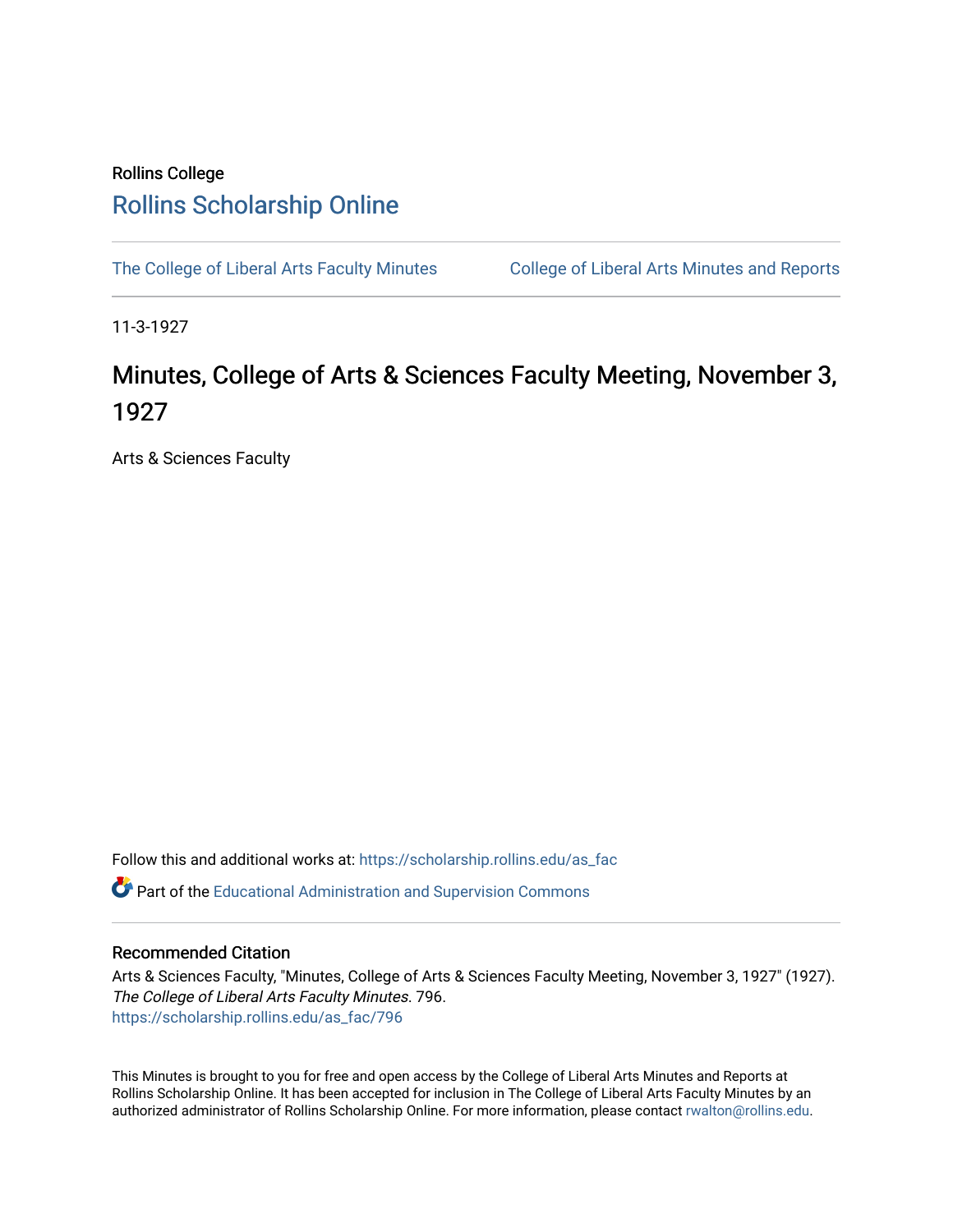## November 3, 1927.

The Faculty convened at 3:45 P. M., President Holt in the chair. Dean Carrothers announced two holidays during the month, viz., November 11 and 24.

The matters of credit for assisting in a department, carrying in excess of eighteen hours last year and carrying excess hours this year, were referred to the Bulletin Committee.

The question of students leaving class in groups before the bugle sounds was brought up. It was decided that instructors do not have power to penalize students for absence.

Dean Carrothers asked for opinions of the faculty as to chapel exercises this year, and they were unanimous in pronouncing them much better than last year. All agreed that at least 70% of the student body attend chapel as a rule. It was urged that all instructors cease classroom activities five minutes before ten o'clock and show their interest by attending chapel with their students.

Doctor Campbell spoke of plans for the Tuesday evening lectures and urged the faculty to not only come but to urge their students to come.

On motion of Professor Jenks, the Faculty went on record declaring the operation of motor boats on Lake Virginia a nuisance.

The following committee was appointed to find some worthwhile thing to be done by the student body as a memorial: Mrs. Newby, Chairman; Doctor Sprague, Professor Wattles and Professor McWhite.

It was decided that each faculty member should take one day off each year and visit other classrooms on the campus.

The matter of co-operative insurance policies was referred to Dean Carrothers and Mr. Brown.

*Sr* 

l